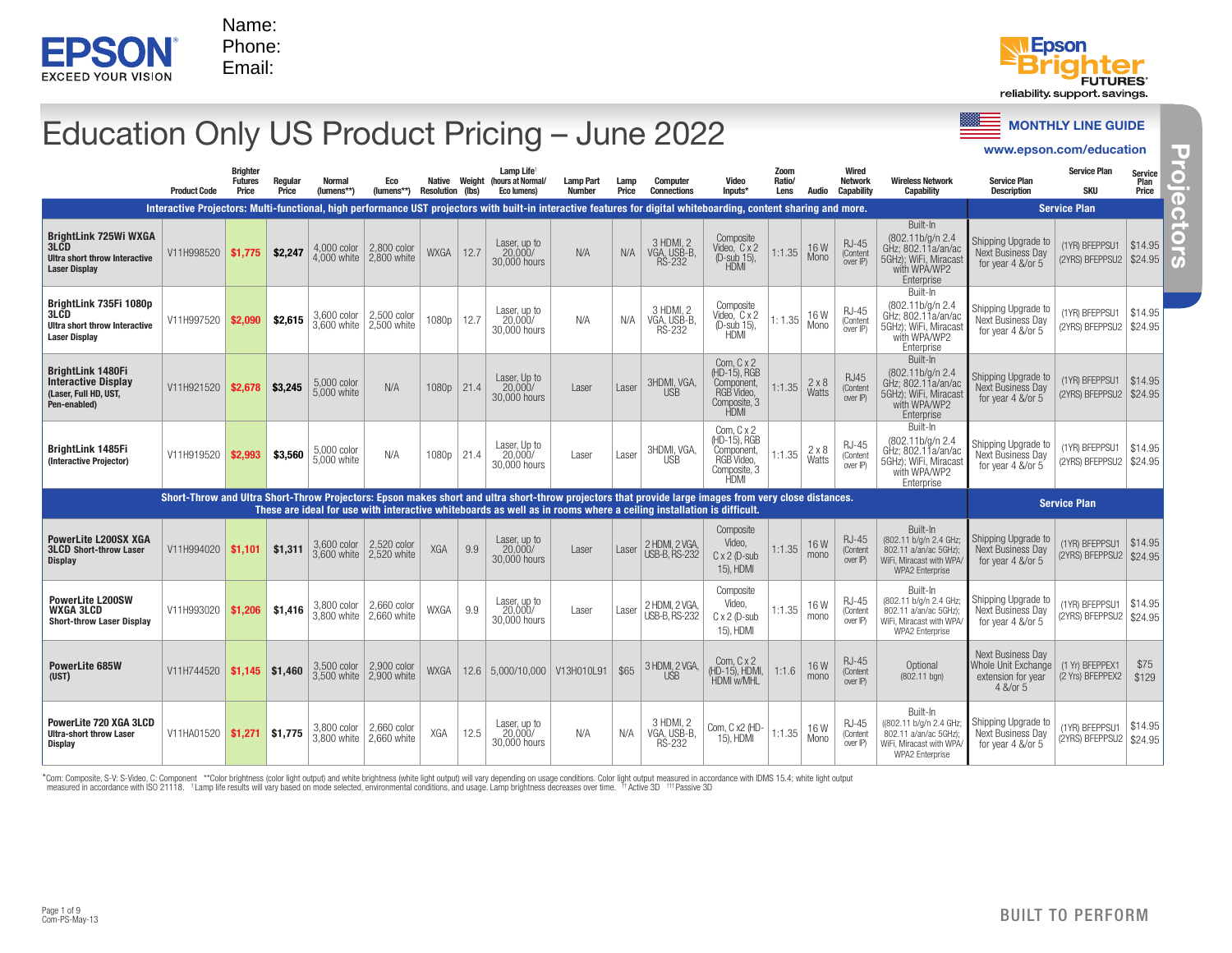



# Education Only US Product Pricing – June 2022

| <b>MONTHLY LINE GUIL</b> |  |
|--------------------------|--|
|                          |  |

| Education Only US Product Pricing - June 2022                                                                                                                                                           |                     |                                            |                  |                                                                                                                                                                                                                                                                                          |                              |                                   |      |                                                                                                                            |                            |               |                                                    |                                                  |                        |                             |                                              |                                                                                                                   |                                                                                                                        | <b>MONTHLY LINE GUIDE</b>                             |                          |
|---------------------------------------------------------------------------------------------------------------------------------------------------------------------------------------------------------|---------------------|--------------------------------------------|------------------|------------------------------------------------------------------------------------------------------------------------------------------------------------------------------------------------------------------------------------------------------------------------------------------|------------------------------|-----------------------------------|------|----------------------------------------------------------------------------------------------------------------------------|----------------------------|---------------|----------------------------------------------------|--------------------------------------------------|------------------------|-----------------------------|----------------------------------------------|-------------------------------------------------------------------------------------------------------------------|------------------------------------------------------------------------------------------------------------------------|-------------------------------------------------------|--------------------------|
|                                                                                                                                                                                                         |                     |                                            |                  |                                                                                                                                                                                                                                                                                          |                              |                                   |      |                                                                                                                            |                            |               |                                                    |                                                  |                        |                             |                                              |                                                                                                                   | www.epson.com/education                                                                                                |                                                       |                          |
|                                                                                                                                                                                                         | <b>Product Code</b> | <b>Brighter</b><br><b>Futures</b><br>Price | Regular<br>Price | Normal/Medium<br>(lumens**)                                                                                                                                                                                                                                                              | Eco<br>(lumens**)            | Native<br><b>Resolution (lbs)</b> |      | Lamp Life <sup>t</sup><br>Weight (hours at High/Med/<br><b>Low brightness)</b>                                             | Lamp Part<br><b>Number</b> | Lamp<br>Price | <b>Computer</b><br><b>Connections</b>              | Video<br>Inputs*                                 | Zoom<br>Ratio/<br>Lens | Audio                       | Wired<br><b>Network</b><br><b>Capability</b> | <b>Wireless Network</b><br><b>Capability</b>                                                                      | <b>Service Plan</b><br><b>Description</b>                                                                              | <b>Service Plan</b><br><b>SKU</b>                     | Service<br>Plan<br>Price |
|                                                                                                                                                                                                         |                     |                                            |                  | Short-Throw and Ultra Short-Throw Projectors (Continued): Epson makes short and ultra short-throw projectors that provide large images from very close distances.<br>These are ideal for use with interactive whiteboards as well as in rooms where a ceiling installation is difficult. |                              |                                   |      |                                                                                                                            |                            |               |                                                    |                                                  |                        |                             |                                              |                                                                                                                   |                                                                                                                        | <b>Service Plan</b>                                   |                          |
| PowerLite 725W WXGA<br>3LCD<br><b>Ultra short throw Laser</b><br><b>Display</b>                                                                                                                         | V11H999520          | \$1,407                                    | \$1,985          | 4,000 color<br>4,000 white                                                                                                                                                                                                                                                               | 2,800 color<br>2,800 white   | <b>WXGA</b>                       | 12.5 | Laser, up to<br>20,000/<br>30,000 hours                                                                                    | N/A                        | N/A           | 3 HDMI, 2<br>VGA, USB-B,<br><b>RS-232</b>          | Com, C x 2 (HD-<br>15), HDMI                     | 1:1.35                 | 16W<br>Mono                 | RJ-45<br>(Content<br>over IP)                | Built-In<br>((802.11 b/g/n 2.4 GHz)<br>802.11 a/an/ac 5GHz)<br>WiFi, Miracast with WPA/<br><b>WPA2 Enterprise</b> | Shipping Upgrade<br>to Next Business<br>Day for year<br>4 &/or 5                                                       | (1YR) BFEPPSU1   \$14.95<br>(2YRS) BFEPPSU2 \$24.95   |                          |
| PowerLite 750F 1080p<br>3LCD<br><b>Ultra short throw Laser</b><br>Display (white)                                                                                                                       | V11HA08520          | \$1,775                                    | \$2,247          | 3,600 color<br>3.600 white                                                                                                                                                                                                                                                               | 2,500 color<br>2.500 white   | 1080p                             | 12.5 | Laser, up to<br>20,000/<br>30,000 hours                                                                                    | N/A                        | N/A           | 3 HDMI, 2 VGA,<br>USB-B, RS-232                    | Com, C x2 (HD-<br>15), 2 HDMI                    | 1:1.35                 | 16W<br>Mono                 | RJ-45<br>(Content<br>over IP)                | Built-In<br>((802.11 b/g/n 2.4 GHz<br>802.11 a/an/ac 5GHz);<br>WiFi. Miracast with WPA<br>WPA2 Enterprise         | Shipping Upgrade<br>to Next Business<br>Day for year<br>4 &/or 5                                                       | (1YR) BFEPPSU1   \$14.95<br>(2YRS) BFEPPSU2   \$24.95 |                          |
| PowerLite 755F 1080p<br>3LCD<br><b>Ultra-short throw Laser</b><br>Display (black)                                                                                                                       | V11HA08620          | \$1,775                                    | \$2,247          | 3,600 color<br>3.600 white                                                                                                                                                                                                                                                               | 2,500 color<br>2,500 white   | 1080p                             | 12.5 | Laser, up<br>to 20,000/<br>30,000 hours                                                                                    | N/A                        | N/A           | 3 HDMI, 2 VGA,<br>USB-B, RS-232                    | Com, C x 2 (HD-<br>15), HDMI                     | 1:1.35                 | 16W<br>Mono                 | <b>RJ-45</b><br>Content<br>over IP)          | Built-In<br>((802.11 b/g/n 2.4 GHz)<br>802.11 a/an/ac 5GHz);<br>WiFi, Miracast with WPA<br>WPA2 Enterprise        | Shipping Upgrade<br>to Next Business<br>Day for year<br>4 &/or 5                                                       | (1YR) BFEPPSU1   \$14.95<br>(2YRS) BFEPPSU2 \$24.95   |                          |
| PowerLite 800F 1080p<br><b>3LCD</b><br><b>Ultra-short throw Laser</b><br>Display (white)                                                                                                                | V11H923520          | \$2,300                                    | \$2,825          | 5,000 color<br>5.000 white                                                                                                                                                                                                                                                               | 3,500 color<br>3,500 white   | 1080p                             | 20.7 | Laser, up<br>to 20,000/<br>30,000 hours                                                                                    | N/A                        | N/A           | 3 HDMI, 2 VGA,<br><b>JSB-B, RS-232,</b><br>HDBaseT | Com, C x 2 (HD-<br>15), HDMI                     |                        | 1:1.35   2 x 8 W   (Content | <b>RJ-45</b><br>over IP)                     | Optional<br>(802.11b/g/n/a/ac)                                                                                    | Shipping Upgrade<br>to Next Business<br>Day for year<br>4 &/or 5                                                       | (1YR) BFEPPSU1   \$14.95<br>(2YRS) BFEPPSU2   \$24.95 |                          |
| PowerLite 805F 1080p<br>3LCD<br><b>Ultra-short throw Laser</b><br>Display (black)                                                                                                                       | V11H923620          | \$2,300                                    | \$2,825          | 5,000 color<br>5.000 white                                                                                                                                                                                                                                                               | 3,500 color<br>3,500 white   | 1080p                             | 20.7 | Laser, up<br>to 20,000/<br>30,000 hours                                                                                    | N/A                        | N/A           | 3 HDMI, 2 VGA,<br><b>USB-B, RS-232</b><br>HDBaseT  | Com, C x2 (HD-<br>15), 2 HDMI                    |                        | $1:1.35$ 2 x 8 W            | <b>RJ-45</b><br>(Content<br>over IP)         | Optional<br>(802.11b/g/n/a/ac)                                                                                    | Shipping Upgrade<br>to Next Business<br>Day for year<br>4 &/or 5                                                       | (1YR) BFEPPSU1   \$14.95<br>(2YRS) BFEPPSU2 \$24.95   |                          |
| <b>PowerLite L630SU</b><br>WUXGA 3LCD<br><b>Short-Throw Laser Display</b>                                                                                                                               | V11HA29020          | \$3,875                                    | \$4,181          | 6,000 color<br>6.000 white                                                                                                                                                                                                                                                               | 4,200 color<br>4,200 whte    | WUXGA                             | 18.5 | Laser                                                                                                                      | Laser                      | Laser         | VGA x2, HDMI<br>x 2, HDBaseT,<br>USB A, USB B      | VGA, HDMI.<br>HDBaseT, USB  <br>Playback         | 1:1.6                  | 10W<br>Mono                 | <b>RJ-45</b><br>(Conten<br>over IP)          | Built-In<br>(802.11 bgn 2.4 GHz, 802.1<br>a/n/ac 5GHz, Wifi, Miracast)<br>with WPA/WPA2 Enterprise                | Shipping Upgrade<br>to Next Business<br>Day for year<br>4 &/or 5                                                       | (1YR) BFEPPSU1   \$14.95<br>(2YRS) BFEPPSU2   \$24.95 |                          |
| <b>PowerLite L635SU</b><br><b>WUXGA 3LCD</b><br><b>Short-Throw Laser Display</b>                                                                                                                        | V11HA29120          | \$3,875                                    | \$4,181          | 6,000 color<br>6.000 white                                                                                                                                                                                                                                                               | 4,200 color<br>4,200 whte    | WUXGA                             | 18.5 | Laser                                                                                                                      | Laser                      | Laser         | VGA x2. HDMI<br>x 2, HDBaseT,<br>USB A, USB B      | VGA, HDMI<br>HDBaseT, USB   1:1.6<br>Playback    |                        | 10W<br>Mono                 | <b>RJ-45</b><br>(Content<br>over IP)         | Built-In<br>(802.11 bgn 2.4 GHz, 802.1<br>a/n/ac 5GHz, Wifi, Miracast)<br>with WPA/WPA2 Enterprise                | Shipping Upgrade<br>to Next Business<br>Day for year<br>4 &/or 5                                                       | (1YR) BFEPPSU1   \$14.95<br>(2YRS) BFEPPSU2   \$24.95 |                          |
| Classroom Series: Classroom series projectors have the largest breadth of variety, for applications most suitable for classrooms. Epson provides different resolutions from XGA, WXGA, WUXGA and 1080p, |                     |                                            |                  | and brightness from 3400 to 7000 lumens with variety of connectivity options, including wireless and wired network capability to facilitate managing classroom projectors over the network.                                                                                              |                              |                                   |      | Many models have audio output options, as well as laser solutions ideal for classroom.                                     |                            |               |                                                    |                                                  |                        |                             |                                              |                                                                                                                   |                                                                                                                        | <b>Service Plan</b>                                   |                          |
| <b>PowerLite E20</b>                                                                                                                                                                                    | V11H981020          | \$406                                      | \$406            | 3.400 color<br>3,400 white                                                                                                                                                                                                                                                               | 2,200 color<br>2.200 white   | XGA                               | 6    | 6,000/12,000   V13H010L97                                                                                                  |                            | \$59          | 1 HDMI. 2<br>VGA, USB-B                            | Com, C x2 (HD-<br>15), HDMI                      | 1:1.35<br>Digital      | 5 W<br>Mono                 | No                                           | No                                                                                                                | <b>Next Business</b><br>Day Whole Unit<br>Exchange extension   (2 Yrs) BFEPPEX2  <br>for year $4 \&\text{/or } 5$      | (1 Yr) BFEPPEX1                                       | \$75<br>\$129            |
| <b>PowerLite X49</b>                                                                                                                                                                                    | V11H982020          | \$427                                      | \$448            | 3,600 color/white   2,400 color<br>3,600 color/white $\vert$ 2,400 white                                                                                                                                                                                                                 |                              | XGA                               |      | $5.95 \mid 6,000/12,000 \mid V13H010L97 \mid $59$                                                                          |                            |               | <b>USB</b>                                         | 1 HDMI, 2 VGA, Com, C x2 (HD-<br>15), 1 HDMI     | 1:1.2                  | 5W<br>Mono                  | <b>RJ-45</b><br>(Content<br>over IP)         | Optional<br>(802.11b/g/n/a)                                                                                       | <b>Next Business</b><br>Day Whole Unit (1 Yr) BFEPPEX1<br>Exchange extension   (2 Yrs) BFEPPEX2  <br>for year 4 &/or 5 |                                                       | \$75<br>\$129            |
| PowerLite W49                                                                                                                                                                                           | V11H983020          | \$480                                      | \$620            | 3,800 color/white<br>3,700 color/white                                                                                                                                                                                                                                                   | $2,600$ color<br>2,600 white | WXGA                              | 5.95 | 8,000/10,000/ V13H010L97                                                                                                   |                            | \$59          |                                                    | 2 HDMI, 2 VGA, Com, C x2 (HD-<br>USB 15), 2 HDMI | 1:1.2                  | 5 W<br>Mono                 | <b>RJ-45</b><br>(Content<br>over IP)         | Optional<br>(802.11b/g/n/a)                                                                                       | <b>Next Business</b><br>Day Whole Unit<br>Exchange extension   (2 Yrs) BFEPPEX2   \$129<br>for year 4 &/or 5           | (1 Yr) BFEPPEX1                                       | \$75                     |
| PowerLite 118                                                                                                                                                                                           | V11HA03020          | \$491                                      | \$555            | 3,800 color/white   2,500 color<br>3.600 color/white 2.500 white                                                                                                                                                                                                                         |                              | XGA                               | 6.17 | $\begin{array}{ l c c c c }\n\hline\n8,000/ & \text{V13H010L97} & $59 \\ 10,000/17,000 & & \text{V13H010L97}\n\end{array}$ |                            |               | <b>USB</b>                                         | 2 HDMI, 2 VGA,   Com, C x2 (HD-<br>15), 2 HDMI   | 1:1.2                  | 16W<br>Mono                 | <b>RJ-45</b><br>(Content<br>over IP)         | Optional<br>(802.11b/g/n/a)                                                                                       | <b>Next Business</b><br>Day Whole Unit<br>Exchange extension   (2 Yrs) BFEPPEX2   \$129<br>for year 4 &/or 5           | (1 Yr) BFEPPEX1                                       | \$75                     |

\*Com: Composite, S-V: S-Video, C: Component \*\*Color brightness (color light output) and white brightness (white light output) will vary depending on usage conditions. Color light output measured in accordance with IDMS 15.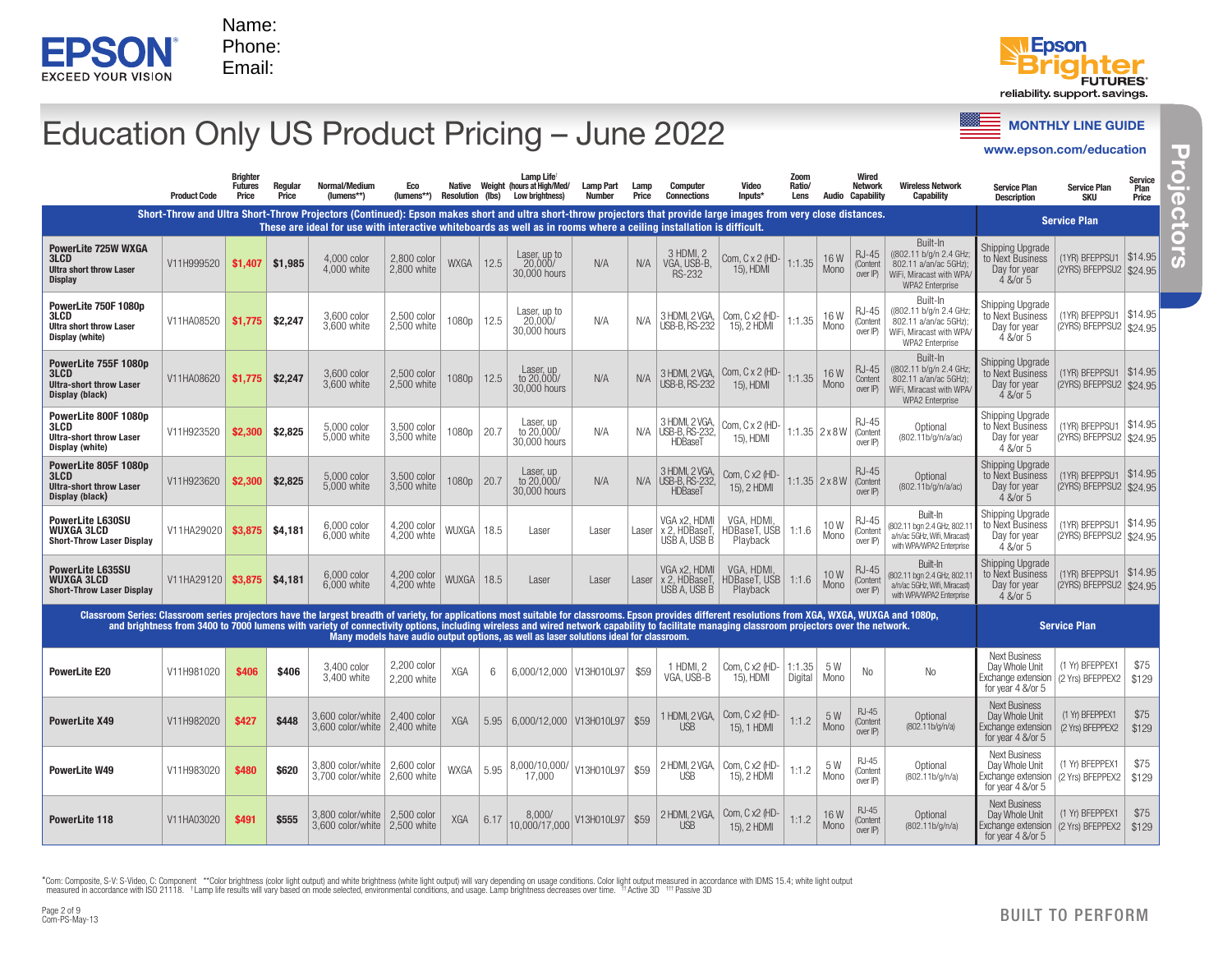



### **EPSONT** Promote with ISO 21118. Frontier in accordance with ISO 21118. For example results will vary based on mode selected the conditions with  $\frac{\sqrt{2}}{\sqrt{2}}$  and  $\frac{\sqrt{2}}{\sqrt{2}}$  and  $\frac{\sqrt{2}}{\sqrt{2}}$   $\frac{\sqrt{2}}{\sqrt{2}}$  and  $\frac{\$ **Education Only US Product Pricing – June 2022** Service Constructing and Constructing Guide Construction www.epson.com/education **Projectors** TU. Lamp Life† 5 Zoom Wired **Brighter** (hours at Service **Futures** Regular Normal Eco Normal/ Lamp Part Lamp **Computer** Video Ratio/<br>Lens Network Wireless Network<br>Canability Service Plan Native Weight Plan Capability Service Plan Description Product Code Price Price (lumens\*\*) (lumens\*\*) **Number** Price **Connections Innute Audio** Canability Resolution (lbs) Eco lumens) SKU Price **Projectors** Φ Classroom Series (Continued): Classroom series projectors have the largest breadth of variety, for applications most suitable for classrooms. Epson provides different resolutions from Q XGA, WXGA, WUXGA and 1080p, and brightness from 3400 to 7000 lumens with variety of connectivity options, including wireless and wired network capability to facilitate managing classroom projectors Service Plan ō over the network. Many models have audio output options, as well as laser solutions ideal for classroom. 4,000 color/ Next Business 8,000/ RJ-45 U) 2,600 color V13H010L97 \$59 2 HDMI, 2 VGA, Com, C x2 (HD-15), 1:1.2 16 W<br>2 HDMI 1:1.2 Mono 16W<br>Mono Day Whole Unit (1 Yr) BFEPPEX1 \$75 white Optional **PowerLite 119W** | V11H985020 | \$555 | \$694  $2,600$  COIOF WXGA 6.17 10,000/ (Content 3,700 color/ USB (802.11b/g/n/a) Exchange for Year (2 Yrs) BFEPPEX2 \$129 17,000 over IP) white 4 and/or 5 Next Business 4,200 color/ RJ-45 6,500/ 10,000/ (1 Yr) BFEPPEX1 \$75 white 2,600 color  $V13H010L97$  \$59 2 HDML2 VGA, Com, C x2 (HD-15), 1:1.6 16 W<br>2 HDMI 2 HDMI Mono **Optional** Day Whole Unit **PowerLite 982W | V11H987020 \$641 | \$908**  $2,600$  color WXGA 6.83 (Content 3,600 color/ USB Mono (802.11b/g/n/a) Exchange for Year (2 Yrs) BFEPPEX2 \$129 17,000 over IP) white 4 and/or 5 4,000 color/ Next Business 6,500/ RJ-45 (1 Yr) BFEPPEX1 \$75 2,440 color<br>2,440 white V13H010L97 \$59 2 HDMI, 2 VGA, Com, C x2 (HD-15), 1:1.6 16 W<br>2 HDMI 1:1.6 Mono Day Whole Unit white **PowerLite 992F** | V11H988020 | \$855 | \$1,122 1080p 6.83 10,000/ (Content Built-In 3,400 color/ USB Mono Exchange for Year (2 Yrs) BFEPPEX2 \$129 17,000 over IP) white 4 and/or 5 Next Business RJ-45 \$75 **PowerLite U50** V11H952020 \$944 \$1,206 3,700 color V13H010L97 \$59 2x HDMI, 2 (1 Yr) BFEPPEX1  $2,440$  color WUXGA 6.8 10,000/<br>2.440 white WUXGA 6.8 17,000 2,440 color Com, C x2 (HD -15),  $\begin{array}{|c|c|c|c|c|c|c|c|} \hline & 5 & W \ \hline \text{HDMI, HDMI} & \text{W/MHL} & 1:1.2 & \text{Monc} \ \hline \end{array}$ Com, C x2 (HD -15), Built-In Day Whole Unit (Content 3,700 white VGA, USB Mono (802.11 bgn) Exchange for Year (2 Yrs) BFEPPEX2 \$129 over IP) 4 and/or 5 Next Business 2,400 color 2,400 color 1080p 6.81 5,500/<br>2,400 white 1080p 6.81 12,000 Day Whole Unit (1 Yr) BFEPPEX1 \$75 **PowerLite 1288** V11H978120  $\frac{694}{1000}$   $\frac{14,000}{4,000}$  color 12,000 V13H010L97 \$59 2 HDMI, 1 VGA, USB Com, C x1 (HD-15), 1: 1.6 16 W<br>2 HDMI 1: 1.6 Mono 16 W No Built-In 4,000 white Exchange extension (2 Yrs) BFEPPEX2 \$129 for year 4 &/or 5 Shipping Upgrade **Stereo** (1YR) BFEPPSU1 \$14.95 1,000 color 1,000 color | WXGA  $\begin{array}{|c|c|c|c|c|c|c|c|c|c|c|c|}\n\hline\n1,000 white | WXGA  $\begin{array}{|c|c|c|c|c|c|c|c|c|}\n\hline\n1,000 & \text{white} & \text{WXGA} & 6.0 & \text{Laser} & \text{Laser} & \text{Laser} & \text{USB B}\n\end{array}$$ USB B HDMI 1.0- **PowerLite W70** V11HA20020 **\$899 \$949** 2,000 color to Next Business Mini/ N/A N/A 2,000 white Day for year (2YRS) BFEPPSU2 \$24.95 1.35 Bluetooth 4 &/or 5 Shipping Upgrade Stereo **PowerLite W75** V11HA20120 **\$899 \$949** 2,000 color 1,000 color  $1,000$  color WXGA 6.0 Laser Laser Laser HDMI, USB A,  $1,000$  white WXGA 6.0 USB B HDMI 1.0 to Next Business (1YR) BFEPPSU1 \$14.95 Mini/  $N/A$   $N/A$ 2,000 white 1.35 Day for year (2YRS) BFEPPSU2 \$24.95 **Bluetooth** 4 &/or 5 Included Com, C x 2 (HD-15),<br>HDMI x 2 Next Business **PowerLite 2065** V11H820020 **\$1,444 \$1,699** 5,500 color 3,800 color V13H010L95 \$131 HDMI, VGA, (802.11 bgn, WiFi) with (1 Yr) BFEPPHEX1 \$149  $3,800$  color  $\begin{array}{|c|c|c|c|c|} \hline 3,800$  white  $\hline \end{array}$  XGA 10  $\begin{array}{|c|c|c|c|c|} \hline 5,000/10,000 \hline \end{array}$ 1:1.6  $16 W$ <br>Mono Day Whole Unit RJ-45 5,500 white USB (1 in common with MHL), USB-B WPA/WPA2 Enterprise Exchange extension (2 Yrs) BFEPPHEX2 \$189 for year 4 &/or 5 Next Business Com, C x 2 (HD-15), HDMI x 2 **PowerLite 2250U** V11H871020  $\textbf{\$1.364}$   $\textbf{\$1.574}$  5,000 color 3,800 color 3,800 color | WUXGA | 10 | 5,000/<br>3,800 white | WUXGA | 10 | 10,000 V13H010L95 \$131 HDMI, VGA, 1:1.6  $16 W$ <br>Mono Day Whole Unit (1 Yr) BFEPPHEX1 \$149  $RJ-45$  Optional Module - WPA- $(1 \text{ in common with MHL}),$ <br> $I$  ISB-B 5,000 white USB 2 Enterprise Exchange extension (2 Yrs) BFEPPHEX2 \$189 for year 4 &/or 5 Shipping Upgrade Built-In 2 HDMI, 2 RJ-45 \$14.95 **PowerLite L200X** V11H992020  $\frac{1}{1}$ ,121  $\frac{1}{2}$ ,274  $\frac{4,200 \text{ color}}{4,200 \text{ white}}$ 2,940 color (802.11b/g/n 2.4GHz and to Next Business (1YR) BFEPPSU1 Com, 2 x C (HD-15),  $\begin{vmatrix} 1:1.62 \\ Mono \end{vmatrix}$  16 W  $2,940$  COIOT XGA 9.1 Laser Laser Laser Laser VGA, USB A, (Content 4,200 white Mono 802.11a/n/ac 5GHz, Miracast) Day for year (2YRS) BFEPPSU2 \$24.95 USB B over IP) with WPA/WPA2-Enterprise 4 &/or 5 Shipping Upgrade Built-In 2 HDMI, 2 RJ-45 (1YR) BFEPPSU1 \$14.95 **PowerLite L200W** V11H991020  $\frac{\text{S1.223}}{\text{S1.427}}$   $\frac{4,200 \text{ color}}{4,200 \text{ color}}$ 2,940 color (802.11b/g/n 2.4GHz and to Next Business Com, 2 x C (HD-15), 1:1.62 16 W<br>2 x HDMI 2000  $2,940$  COIOF WXGA 9.1 Laser Laser Laser Laser VGA, USB A, (Content Mono 4,200 white 802.11a/n/ac 5GHz, Miracast) Day for year (2YRS) BFEPPSU2 \$24.95 USB B over IP) with WPA/WPA2-Enterprise 4 &/or 5 Shipping Upgrade Built-In 2 HDMI, 2 Com, 2 x C (HD-15), RJ-45 **PowerLite L250F** V11HA17020  $\frac{1}{10}$  \$1,274 \$1,631 4,500 color 3,150 color<br>3.150 white 1:1.62  $16W$ (802.11b/g/n 2.4GHz and to Next Business (1YR) BFEPPSU1 \$14.95 3,150 white 1080p 9.1 Laser Laser Laser VGA, USB A, 2 x HDMI, USB (Content 4,500 white Mono 802.11a/n/ac 5GHz, Miracast) Day for year (2YRS) BFEPPSU2 \$24.95 USB B Playback  $W^{\text{per}}$  IP with WPA/WPA2-Enterprise 4 &/or 5

\*Com: Composite, S-V: S-Video, C: Component \*\*Color brightness (color light output) and white brightness (white light output) will vary depending on usage conditions. Color light output measured in accordance with IDMS 15.

Com-PS-May-13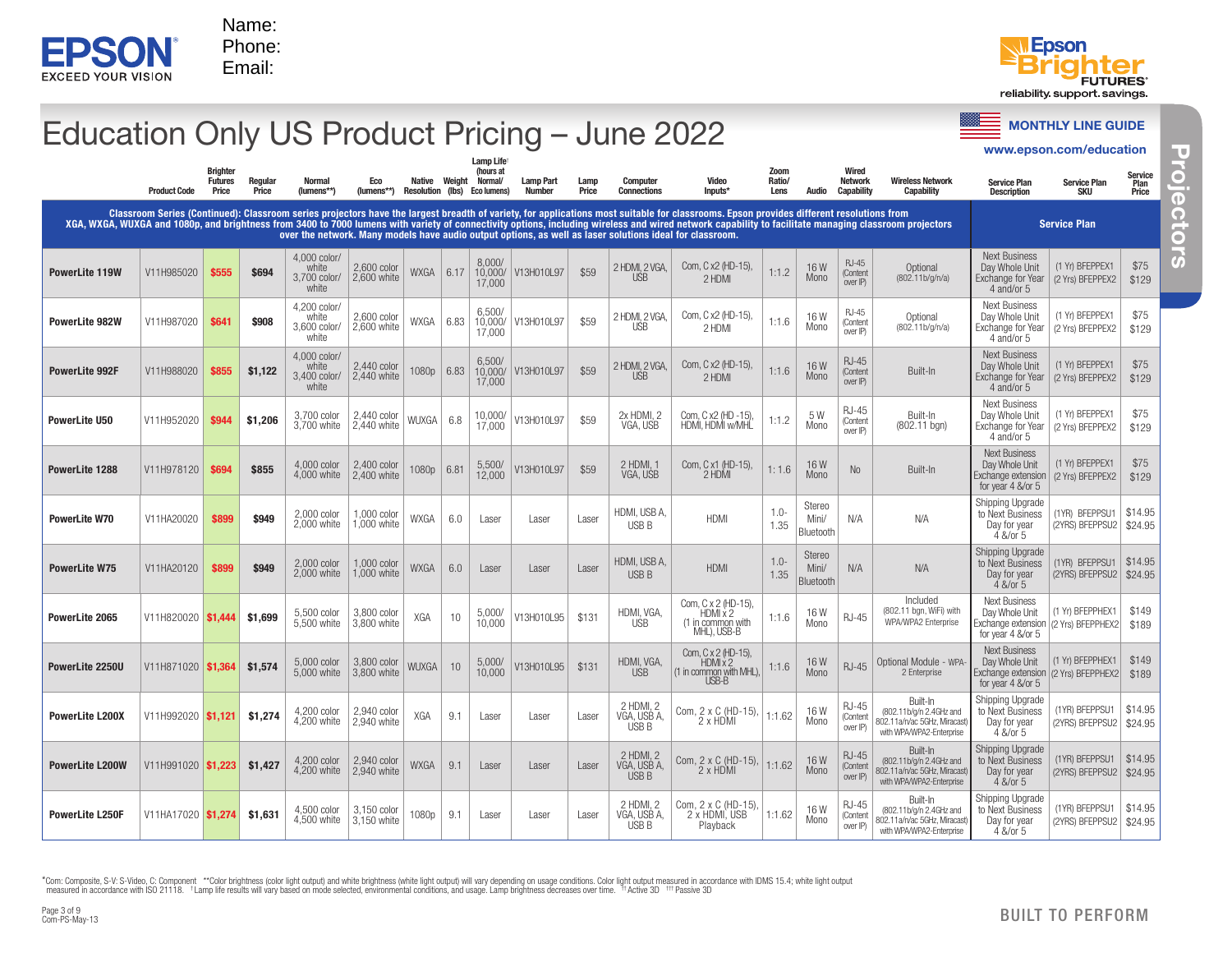



### **EPSONT** Promote with ISO 21118. Frontier in accordance with ISO 21118. For example of the mode selected and the mode selected and use of the mode selected and the mode selected and the mode selected  $\frac{1}{2}$   $\frac{1}{2}$  **Education Only US Product Pricing – June 2022** Service Constructing and Constructing Guide Construction www.epson.com/education **Projectors** TU, Lamp Life†  $\overline{\overline{6}}$ **Brighter** Zoom Wired (hours at Normal/ Service Futures Regular Normal Eco Lamp Part Lamp **Computer** Video Ratio/ Network Wireless Network Service Plan Native Weight Service Plan Plan Product Code Price Price (lumens\*\*) (lumens\*\*) Resolution (lbs) Eco lumens) Number Price **Connections** Inputs\* **Audio Capability Capability Description** SKU Price **Projectors** Φ Classroom Series (Continued): Classroom series projectors have the largest breadth of variety, for applications most suitable for classrooms. Epson provides different resolutions from SVGA, XGA, WXGA to WUXGA,<br>and brightne Q Service Plan ā Many models have audio output options, as well as higher lamp and filter life-cycle ideal for classrooms. Shipping Upgrade Built-In 2 HDMI, 2 Com, 2 x C (HD-15), RJ-45 3,150 color<br>3.150 white (1YR) BFEPPSU1 \$14.95 Œ **PowerLite L255F**  $\begin{array}{|c|c|c|c|c|}\n\hline\n\end{array}$  V11HA17120  $\begin{array}{|c|c|c|c|}\n\hline\n\end{array}$ \$1,631  $\begin{array}{|c|c|c|c|}\n\hline\n\end{array}$  4,500 color 1:1.62 16 W (802.11b/g/n 2.4GHz and to Next Business VGA, USB A,  $3,150$  white  $1080p \mid 9.1$  Laser Laser Laser 2 x HDMI, USB (Content 4,500 white Mono Day for year 802.11a/n/ac 5GHz, Miracast) (2YRS) BFEPPSU2 \$24.95 USB B Playback .<br>over IP) with WPA/WPA2-Fnterprise 4 &/or 5 Shipping Upgrade Optional VGA x2, HDMI RJ-45 to Next Business (1YR) BFEPPSU1 \$14.95 5,200 white 3640 color VGA, HDMI, HDBa-  $\vert$  1:1.6  $\vert$  10 W<br>seT, USB Playback 1:1.6 Mono (802.11 bgn 2.4 GHz, 802.11 **PowerLite L520W** | V11HA31020 **\$1,702 \$2,039** 3640 white WXGA 16.1 Laser Laser Laser x 2. HDBaseT (Content Mono a/n 5GHz, Wifi) with WPA/ Day for year (2YRS) BFEPPSU2 \$24.95 USB A, USB B over IP) WPA2 Enterprise 4 &/or 5 Optional Shipping Upgrade VGA x2, HDMI RJ-45 (1YR) BFEPPSU1 \$14.95 5,200 color<br>5,200 white VGA, HDMI, HDBa-  $\vert$  1:1.6  $\vert$  10 W<br>seT, USB Playback 1:1.6 Mono (802.11 bgn 2.4 GHz, 802.11 to Next Business 3640 color **PowerLite L520U** V11HA30020 **\$2.141** \$2.549  $\frac{3640 \text{ color}}{3640 \text{ white}}$  WUXGA 17.0 Laser Laser Laser Laser x 2, HDBaseT, (Content M<sub>ono</sub> a/n/ac 5GHz, Wifi, Miracast) Day for year (2YRS) BFEPPSU2 \$24.95 USB A, USB B over IP) with WPA/WPA2 Enterprise 4 &/or 5 Built-In Shipping Upgrade VGA x2, HDMI RJ-45 VGA, HDMI, HDBa-  $\vert$  1:1.6  $\vert$  10 W<br>seT, USB Playback 1:1.6 Mono (1YR) BFEPPSU1 \$14.95 **PowerLite L530U** V11HA27020  $\overline{$2.243}$   $\overline{$2.651}$  5,200 color 3640 color (802.11 bgn 2.4 GHz, 802.11 to Next Business  $3640$  color WUXGA 18.1 Laser Laser Laser Laser x 2, HDBaseT, (Content 5,200 white Mono a/n/ac 5GHz, Wifi, Miracast) Day for year USB A, USB B (2YRS) BFEPPSU2 \$24.95 over IP) with WPA/WPA2 Enterprise 4 &/or 5 Built-In Shipping Upgrade VGA x2, HDMI RJ-45 (1YR) BFEPPSU1 \$14.95 **PowerLite L630U** V11HA26020  $\frac{1}{22,957}$  \$3,467 6,200 color 4,340 color VGA, HDMI, HDBa- 1:1.6 10 W<br>seT, USB Playback 1:1.6 Mono (802.11 bgn 2.4 GHz, 802.11) to Next Business 4,340 COIOT WUXGA 18.5 Laser Laser Laser Laser x 2, HDBaseT (Content 6,200 white Mono a/n/ac 5GHz, Wifi, Miracast) Day for year (2YRS) BFEPPSU2 \$24.95 USB A, USB B over IP) with WPA/WPA2 Enterprise 4 &/or 5 Built-In Shipping Upgrade VGA x2, HDMI RJ-45 (1YR) BFEPPSU1 \$14.95 VGA, HDMI, HDBa-  $\vert$  1:1.6  $\vert$  10 W<br>seT, USB Playback 1:1.6 Mono to Next Business **PowerLite L730U** V11HA25020  $\frac{1}{33,875}$  \$4,181  $\frac{7,000}{7,000}$  white 4,900 color (802.11 bgn 2.4 GHz, 802.11  $4,900$   $\frac{4,900}{2}$  WUXGA 18.5 Laser Laser Laser Laser x 2 HDBaseT (Content 7,000 white Mono a/n/ac 5GHz, Wifi, Miracast) Day for year (2YRS) BFEPPSU2 \$24.95 USB A, USB B over IP) with WPA/WPA2 Enterprise 4 &/or 5 Shipping Upgrade Built-In RJ-45 VGA x2, HDMI \$14.95 4,900 color VGA, HDMI, HDBa-  $\begin{array}{|c|c|c|c|c|c|c|c|} \hline 1.1.6 & 10 \text{ W} \\ \hline \text{seT, USB Playback} & 1:1.6 & \text{Mono} \end{array}$ to Next Business (1YR) BFEPPSU1 7,000 color<br>7,000 white (802.11 hgn 2.4 GHz, 802.11 **PowerLite L735U** V11HA25120 **\$3.875 \$4.181** x 2, HDBaseT, (Content  $4,900$   $600$  white WUXGA 18.5 Laser Laser Laser Laser Mono a/n/ac 5GHz, Wifi, Miracast) Day for year (2YRS) BFEPPSU2 \$24.95 USB A, USB B over IP) with WPA/WPA2 Enterprise 4 &/or 5 Lighting the Laser Lighting Projectors: Unique spotlight form factor to seamlessly blend in while transforming a space with signage or digital art. Service Plan Shipping Upgrade LightScene EV 100 RJ-45 Built-In 2,000 color<br>2,000 white to Next Business (1 Yr) BFEPPSU1 \$14.95 **Cright Scene EV Too**<br>(White, Includes Direct V11H868020  $\frac{1}{100}$  \$1,549  $\frac{2,000}{2,000}$  white 2,000 color | WXGA | 15.2 | Laser | Laser | Laser | HDMI, USB A,<br>2,000 white | WXGA | 15.2 | Laser | Laser | Laser | USB B, SDHC VGA, HDMI, SDHC | 1:2.21 | Stereo<br>Playback | 1:2.21 | Mini (802.11 bgn, WiFi) (Content Mini 2,000 white USB B, SDHC Day for Year (2 Yrs) BFEPPSU2 \$24.95 over IP) with WPA/WPA2-Fnterprise Mount) 4 and/or 5 Built-In Shipping Upgrade Stereo RJ-45 (1 Yr) BFEPPSU1 \$14.95 **LightScene EV 110** V11HA22020  $\frac{1}{10}$  \$1,549 \$2,499  $\frac{2,200 \text{ color}}{2,200 \text{ white}}$ 1,100 color VGA, HDMI, SDHC, (2.4 GHz, 5GHz)(802.11 to Next Business  $1,100$  color | WXGA  $\vert 15.2 \vert$  Laser | Laser | Laser | HDMI, USB A, SDHC OR, FIDIVII, SDHU, 1:2.21<br>Direct Playback 1:2.21 Mini/ (Content USB B, SDHC 2,200 white bgn, WiFi) Day for Year (2 Yrs) BFEPPSU2 \$24.95 Bluetooth over IP) with WPA/WPA2- Enterprise 4 and/or 5 Shipping Upgrade Built-In Stereo RJ-45 (1 Yr) BFEPPSU1 VGA, HDMI, SDHC, \$14.95 **LightScene EV 115** V11HA22120  $\frac{1}{1}$  \$1.549  $\frac{1}{2}$  \$2.499  $\frac{2,200 \text{ color}}{2,200 \text{ color}}$ 1,100 color | WXGA | 15.2 | Laser | Laser | Laser | HDMI, USB A,<br>1,100 white | WXGA | 15.2 | Laser | Laser | Laser | USB B, SDHC 1,100 color (2.4 GHz, 5GHz)(802.11 to Next Business GA, HDMI, SDHC, 1:2.21<br>Direct Playback 1:2.21 Mini/ (Content 2,200 white USB B, SDHC bgn, WiFi) Day for Year (2 Yrs) BFEPPSU2 \$24.95 **Bluetooth** over IP) with WPA/WPA2- Enterprise 4 and/or 5 Mobile Series: Incredibly lightweight and bright projectors with wireless connectivity. Service Plan Service Plan Next Business (1 Yr) BFEPPEX1 \$75 **PowerLite 1785W** V11H793020  $\overline{\textbf{0}}$  \$818  $\overline{\textbf{0}}$  \$944.99  $\overline{\textbf{0}}$  3,200 color 1,900 color | WXGA | 3.9 | 4,000/<br>1.900 white | WXGA | 3.9 | 7,000 1,900 color V13H010L94 \$131 HDMI, VGA, Day Whole Unit Com, C x 1 (HD-15), | 1:1.2 | 1 W<br>HDMI w/MHL 1:1.2 | Mono Mono Yes Included (802.11 bgn) 3,200 white USB Exchange extension (2 Yrs) BFEPPEX2 \$129 for year 4 &/or 5 Next Business (1 Yr) BFEPPEX1 \$75 **PowerLite 1795F**  $\begin{array}{|l|l|}\n\hline\n\end{array} 1111796020 & $3,200 \text{ color}$ 1,900 color  $1080p \mid 3.9 \mid \frac{4,000p}{7,000}$ V13H010L94 \$131 HDMI, VGA, Com, C x 1 (HD-15), | 1:1.2 | 1 W<br>HDMI w/MHL | 1:1.2 | Mono 1 W | Yes | Included<br>Mono | Yes | (802.11 bgn) Day Whole Unit USB Exchange extension (2 Yrs) BFEPPEX2 \$129 for year 4 &/or 5  $B$ ali $4 \infty$ 015

\*Com: Composite, S-V: S-Video, C: Component \*\*Color brightness (color light output) and white brightness (white light output) will vary depending on usage conditions. Color light output measured in accordance with IDMS 15.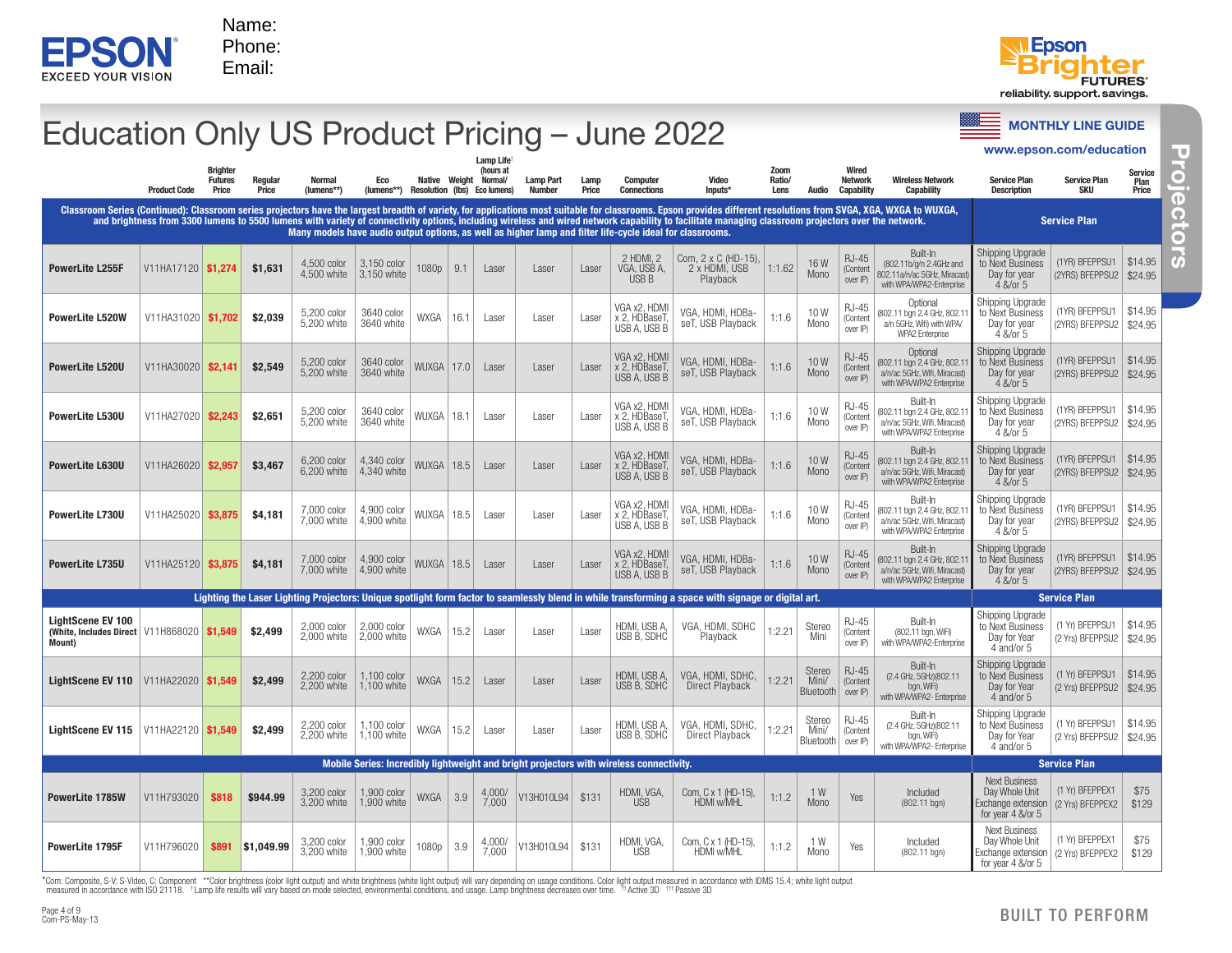



### Education Only US Product Pricing – June 2022

| EPS<br>EXCEED YOUR VISION                                                                          |                                  |                                            | Name:<br>Phone:<br>Email: |                              |                 |                                    |                 |                                         |                         |                                                                                                                                                                                                                             |                                                         |       |                                    |                                          |                                                                                                                                                                                                                                                                                                                                                                                                                                                                  | <b>Epson</b><br><b>FUTURES</b><br>reliability support savings. |                                |
|----------------------------------------------------------------------------------------------------|----------------------------------|--------------------------------------------|---------------------------|------------------------------|-----------------|------------------------------------|-----------------|-----------------------------------------|-------------------------|-----------------------------------------------------------------------------------------------------------------------------------------------------------------------------------------------------------------------------|---------------------------------------------------------|-------|------------------------------------|------------------------------------------|------------------------------------------------------------------------------------------------------------------------------------------------------------------------------------------------------------------------------------------------------------------------------------------------------------------------------------------------------------------------------------------------------------------------------------------------------------------|----------------------------------------------------------------|--------------------------------|
|                                                                                                    |                                  |                                            |                           |                              |                 |                                    |                 |                                         |                         | Education Only US Product Pricing - June 2022                                                                                                                                                                               |                                                         |       |                                    |                                          |                                                                                                                                                                                                                                                                                                                                                                                                                                                                  | <b>MONTHLY LINE GUIDE</b><br>www.epson.com/education           |                                |
|                                                                                                    | <b>Product Code</b>              | <b>Brighter</b><br><b>Futures</b><br>Price | Regular<br>Price          | <b>Normal</b><br>(lumens**)  | Light<br>Source | <b>Native</b><br><b>Resolution</b> | Weight<br>(lbs) | <b>Laser Light</b><br>Source<br>Life*** | <b>Standard</b><br>Lens | <b>Computer</b><br><b>Connections</b><br>Pro Series Projectors: the ultimate solutions in high brightness, and full functionality with interchangeable lenses. Ideal for lecture halls, auditoriums and other large spaces. | Video<br>Inputs*                                        | Audio | <b>Wired Network</b><br>Capability | Wireless<br><b>Network</b><br>Capability | <b>Service Plan</b><br><b>Description</b><br><b>Service Plan</b>                                                                                                                                                                                                                                                                                                                                                                                                 | <b>Service Plan</b><br><b>SKU</b>                              | Service<br>Plan<br>Price       |
| <b>EB-PU1006W</b>                                                                                  | V11HA35920                       | \$4,876                                    | \$7,265                   | 6,000 color<br>6,000 white   | Laser           | $WUXGA + 4KE$                      | 34.0            | 20,000                                  | Lens not<br>included    | HDBaseT                                                                                                                                                                                                                     | HDMI, DVI-D, VGA,   HDMI, DVI-D, VGA,<br><b>HDBaseT</b> | N/A   | RJ-45<br>(Content over IP)         | Optional<br>(802.11 bgn)                 | Next Business Day Whole Unit Ex-<br>change Extension for year 4 &/or 5                                                                                                                                                                                                                                                                                                                                                                                           | (1 Yr) BFEPPZEX1<br>(2 Yrs) BFEPPZEX2                          | \$535<br>\$945                 |
| <b>EB-PU1007B</b>                                                                                  | V11HA34820                       | \$5,550                                    | \$8,250                   | 7,000 color<br>7.000 white   | Laser           | $WUXGA + 4KE$                      | 35.9            | 20,000                                  | Lens not<br>included    | <b>HDBaseT</b>                                                                                                                                                                                                              | HDMI, DVI-D, VGA,   HDMI, DVI-D, VGA,<br>HDBaseT        | N/A   | RJ-45<br>(Content over IP)         | Optional<br>(802.11 bgn)                 | Next Business Day Whole Unit Exchange<br>Extension for year 4 &/or 5                                                                                                                                                                                                                                                                                                                                                                                             | (1 Yr) BFEPPZEX1<br>(2 Yrs) BFEPPZEX2                          | \$535<br>\$945                 |
| <b>EB-PU1007W</b>                                                                                  | V11HA34920                       | \$5,550                                    | \$8,250                   | 7,000 color<br>7.000 white   | Laser           | $WUXGA + 4KE$                      | 35.9            | 20,000                                  | Lens not<br>included    | HDBaseT                                                                                                                                                                                                                     | HDMI, DVI-D, VGA,   HDMI, DVI-D, VGA,<br>HDBaseT        | N/A   | RJ-45<br>(Content over IP)         | Optional<br>(802.11 bgn)                 | Next Business Day Whole Unit<br>Exchange Extension for year 4 &/or 5                                                                                                                                                                                                                                                                                                                                                                                             | (1 Yr) BFEPPZEX1<br>(2 Yrs) BFEPPZEX2                          | \$535<br>\$945                 |
| <b>EB-PU1008B</b>                                                                                  | V11HA33820                       | \$6,848                                    | \$10,593                  | 8,500 color<br>8.500 white   | Laser           | $WUXGA + 4KE$                      | 36.2            | 20,000                                  | Lens not<br>included    | HDMI, DVI-D, VGA,<br><b>HDBaseT</b>                                                                                                                                                                                         | HDMI, DVI-D, VGA,<br>HDBaseT                            | N/A   | RJ-45<br>(Content over IP)         | Optional<br>(802.11 bgn)                 | Next Business Day Whole Unit<br>Exchange Extension for year 4 &/or 5                                                                                                                                                                                                                                                                                                                                                                                             | (1 Yr) BFEPPZEX1<br>(2 Yrs) BFEPPZEX2                          | \$535<br>\$945                 |
| <b>EB-PU1008W</b>                                                                                  | V11HA33920                       | \$6,848                                    | \$10,593                  | 8,500 color<br>8,500 white   | Laser           | $WUXGA + 4KE$                      | 36.2            | 20,000                                  | Lens not<br>included    | HDBaseT                                                                                                                                                                                                                     | HDMI, DVI-D, VGA,   HDMI, DVI-D, VGA,<br>HDBaseT        | N/A   | <b>RJ-45</b><br>(Content over IP)  | Optional<br>(802.11 bgn)                 | Next Business Day Whole Unit Ex-<br>change Extension for year 4 &/or 5                                                                                                                                                                                                                                                                                                                                                                                           | (1 Yr) BFEPPZEX1<br>(2 Yrs) BFEPPZEX2                          | \$535<br>\$945                 |
| <b>EB-PU2010B</b>                                                                                  | V11HA52820                       | $ $10,580$ \$17,350                        |                           | 10,000 color<br>10.000 white | Laser           | $WUXGA + 4KE$                      | 37.0            | 20,000                                  | Lens not<br>included    | HDMI, DVI-D, VGA.<br>HDBaseT                                                                                                                                                                                                | 3G-SDI, HDMI,<br>DVI-D, VGA,<br>HDBaseT                 | N/A   | RJ-45<br>(Content over IP)         | Optional<br>(802.11 bgn)                 | Next Business Day Whole Unit Ex-<br>change Extension for year 4 &/or 5                                                                                                                                                                                                                                                                                                                                                                                           | (1 Yr) BFEPPZEX1<br>(2 Yrs) BFEPPZEX2                          | \$535<br>\$945                 |
| <b>EB-PU2010W</b>                                                                                  | V11HA52920   \$10,580            |                                            | \$17,350                  | 10,000 color<br>0.000 white  | Laser           | $WUXGA + 4KE$                      | 37.0            | 20,000                                  | Lens not<br>included    | HDMI, DVI-D, VGA,<br>HDBaseT                                                                                                                                                                                                | 3G-SDI, HDMI,<br>DVI-D, VGA,<br>HDBaseT                 | N/A   | RJ-45<br>(Content over IP)         | Optional<br>(802.11 bgn)                 | Next Business Day Whole Unit Ex-<br>change Extension for year 4 &/or 5                                                                                                                                                                                                                                                                                                                                                                                           | (1 Yr) BFEPPZEX1<br>(2 Yrs) BFEPPZEX2                          | \$535<br>\$945                 |
| <b>EB-PU2113W</b>                                                                                  | V11HA65920   \$12,200   \$19,200 |                                            |                           | 13,000 color<br>3.000 white  | Laser           | $WUXGA + 4KE$                      | 52.2            | 20,000                                  | Lens not<br>included    | HDMI, VGA<br>HDBaseT                                                                                                                                                                                                        | HDMI, DVI-D,<br>VGA, HDBaseT                            | N/A   | RJ-45<br>(Content over IP)         | Optional<br>(802.11 bgn)                 | 3-Yr Shipping Upgrade<br>Next Bus Day (Yrs 1-3)<br>5-Yr Next Bus Day Upgrade (Yrs 1-3) &<br>Extension (Yrs 4-5)                                                                                                                                                                                                                                                                                                                                                  | (3 Yr) EPPPRJPU3<br>(5Yr) EPPPRJPUE5                           | \$279<br>$\frac{1}{2}$ \$1,299 |
| <b>EB-PU2213B</b>                                                                                  | V11HA68820   \$12,600   \$19,780 |                                            |                           | 13,000 color<br>13,000 white | Laser           | $WUXGA + 4KE$                      | 53.4            | 20,000                                  | Lens not<br>included    | HDMI, VGA,<br>HDBaseT                                                                                                                                                                                                       | SDI, HDMI, DVI-D.<br>VGA, HDBaseT                       | N/A   | RJ-45<br>(Content over IP)         | Optional<br>(802.11 bgn)                 | 3-Yr Shipping Upgrade<br>Next Bus Day (Yrs 1-3)<br>5-Yr Next Bus Day Upgrade (Yrs 1-3) &<br>Extension (Yrs 4-5)                                                                                                                                                                                                                                                                                                                                                  | (3 Yr) EPPPRJPU3<br>(5Yr) EPPPRJPUE5                           | \$279<br>\$1,299               |
| <b>EB-PU2116W</b>                                                                                  | V11HA64920   \$17.200   \$27.000 |                                            |                           | 16,000 color<br>16.000 white | Laser           | $WUXGA + 4KE$                      | 53.5            | 20,000                                  | Lens not<br>included    | HDMI, VGA<br>HDBaseT                                                                                                                                                                                                        | HDMI, DVI-D,<br>VGA, HDBaseT                            | N/A   | RJ-45<br>(Content over IP)         | Optional<br>(802.11 bgn)                 | 3-Yr Shipping Upgrade<br>Next Bus Day (Yrs 1-3)<br>5-Yr Next Bus Day Upgrade (Yrs 1-3) &<br>Extension (Yrs 4-5)                                                                                                                                                                                                                                                                                                                                                  | (3 Yr) EPPPRJPU3<br>(5Yr) EPPPRJPUE5                           | \$279<br>\$1,299               |
| <b>EB-PU2216B</b>                                                                                  | V11HA67820   \$17,700   \$27,700 |                                            |                           | 16,000 color<br>16,000 white | Laser           | $WUXGA + 4KE$                      | 53.3            | 20,000                                  | Lens not<br>included    | HDMI, VGA,<br>HDBaseT                                                                                                                                                                                                       | SDI, HDMI, DVI-D,<br>VGA, HDBaseT                       | N/A   | RJ-45<br>(Content over IP)         | Optional<br>(802.11 bgn)                 | 3-Yr Shipping Upgrade<br>Next Bus Day (Yrs 1-3)<br>5-Yr Next Bus Day Upgrade (Yrs 1-3) &                                                                                                                                                                                                                                                                                                                                                                         | (3 Yr) EPPPRJPU3<br>(5Yr) EPPPRJPUE5   \$1,299                 | \$279                          |
| <b>EB-PU2120W</b>                                                                                  | V11HA63920   \$40,200   \$60,700 |                                            |                           | 20,000 color<br>20,000 white | Laser           | $WUXGA + 4KE$                      | 53.7            | 20,000                                  | Lens not<br>included    | HDMI, VGA,<br>HDBaseT                                                                                                                                                                                                       | HDMI, DVI-D,<br>VGA. HDBaseT                            | N/A   | RJ-45<br>(Content over IP)         | Optional<br>(802.11 bgn)                 | Extension (Yrs 4-5)<br>3-Yr Shipping Upgrade<br>Next Bus Day (Yrs 1-3)<br>5-Yr Next Bus Day Upgrade (Yrs 1-3) &<br>Extension (Yrs 4-5)                                                                                                                                                                                                                                                                                                                           | (3 Yr) EPPPRJPU3<br>(5Yr) EPPPRJPU20E5   \$2,999               | \$279                          |
| environment. Replacement of parts other than the light source may be required in a shorter period. |                                  |                                            |                           |                              |                 |                                    |                 |                                         |                         |                                                                                                                                                                                                                             |                                                         |       |                                    |                                          | *Com: Composite, S-V: S-Video, C: Component **Color brightness (color light output) and white brightness (white light output) will vary depending on usage conditions. Color light output measured in accordance with IBMS 15.<br>*** No required maintenance for the light source and filter up to 20,000 hours. Approximate time until brightness decreases 50% from first usage. Measured by acceleration test assuming use of 0.04 - 0.20 mg/m3 of particula |                                                                |                                |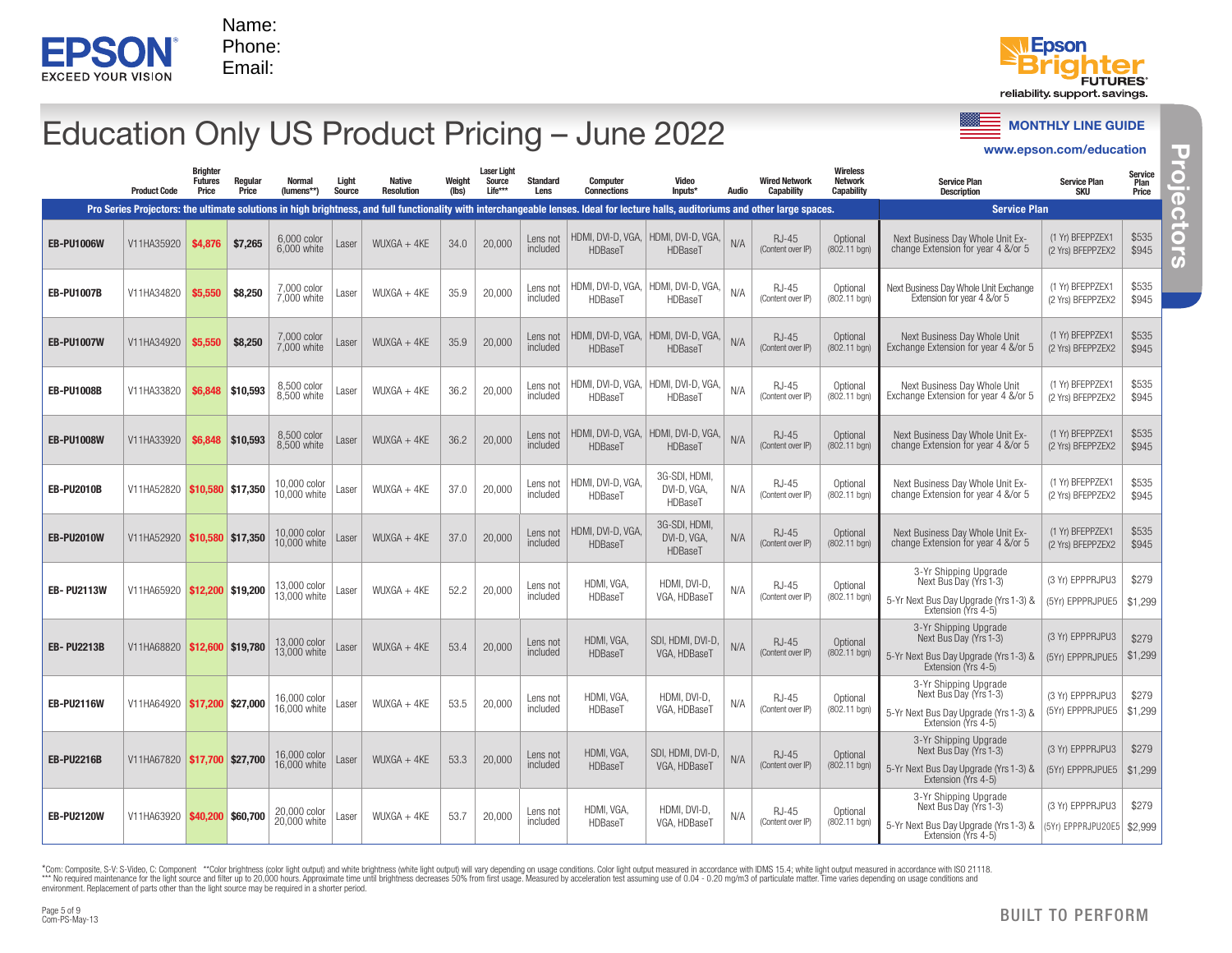



### Education Only US Product Pricing – June 2022

|                      |                                  |                                     |                  |                              |                 |                                    |                 |                                         |                         | Education Only US Product Pricing - June 2022                                                                                                                                                               |                                           |       |                                    |                                              |                                                                                                                 | <b>MONTHLY LINE GUIDE</b><br>www.epson.com/education                    |                          |
|----------------------|----------------------------------|-------------------------------------|------------------|------------------------------|-----------------|------------------------------------|-----------------|-----------------------------------------|-------------------------|-------------------------------------------------------------------------------------------------------------------------------------------------------------------------------------------------------------|-------------------------------------------|-------|------------------------------------|----------------------------------------------|-----------------------------------------------------------------------------------------------------------------|-------------------------------------------------------------------------|--------------------------|
|                      | <b>Product Code</b>              | Brighter<br><b>Futures</b><br>Price | Regular<br>Price | <b>Normal</b><br>(lumens**)  | Light<br>Source | <b>Native</b><br><b>Resolution</b> | Weight<br>(lbs) | <b>Laser Light</b><br>Source<br>Life*** | <b>Standard</b><br>Lens | Computer<br><b>Connections</b>                                                                                                                                                                              | Video<br>Inputs*                          | Audio | <b>Wired Network</b><br>Capability | <b>Wireless Network</b><br><b>Capability</b> | <b>Service Plan</b><br><b>Description</b>                                                                       | <b>Service Plan</b><br><b>SKU</b>                                       | Service<br>Plan<br>Price |
| <b>EB-PU2220B</b>    | V11HA66820   \$41,400   \$62,600 |                                     |                  | 20,000 color<br>20,000 white | Laser           | $WUXGA + 4KE$                      | 53.7            | 20,000                                  | Lens not<br>included    | Pro Series Projectors: the ultimate solutions in high brightness, and full functionality with interchangeable lenses. Ideal for lecture halls, auditoriums and other large spaces.<br>HDMI, VGA,<br>HDBaseT | SDI, HDMI, DVI-D,<br>VGA, HDBaseT         | N/A   | <b>RJ-45</b><br>(Content over IP)  | Optional<br>$(802.11$ bgn)                   | 3-Yr Shipping Upgrade<br>Next Bus Day (Yrs 1-3)<br>5-Yr Next Bus Day Upgrade<br>(Yrs 1-3) & Extension (Yrs 4-5) | <b>Service Plan</b><br>(3 Yr) EPPPRJPU3<br>(5Yr) EPPPRJPU20E5   \$2,999 | \$279                    |
| Pro L1500UHNL        | V11H910920   \$12,600   \$19,780 |                                     |                  | 12,000 color<br>2,000 white  | Laser           | $WUXGA + 4KE$                      | 48              | 20,000                                  | Lens not<br>included    | HDMI, DVI-D, VGA,<br>HDBaseT                                                                                                                                                                                | HDMI, DVI-D,<br>HDBaseT, 5-BNC,<br>3G-SDI | N/A   | <b>RJ-45</b><br>(Content over IP)  | Optional<br>(802.11 bgn)                     | Next Business Day Whole Unit<br>Exchange Extension for year<br>4 &/or 5                                         | (1 Yr) BFEPPZEX1<br>(2 Yrs) BFEPPZEX2                                   | \$535<br>\$945           |
| Pro L1505UHNL        | V11H910820   \$12,600   \$19,780 |                                     |                  | 12,000 color<br>12.000 white | Laser           | $WUXGA + 4KE$                      | 48              | 20,000                                  | Lens not<br>included    | HDMI, DVI-D, VGA,<br><b>HDBaseT</b>                                                                                                                                                                         | HDMI, DVI-D,<br>HDBaseT, 5-BNC,<br>3G-SDI | N/A   | <b>RJ-45</b><br>(Content over IP)  | Optional<br>$(802.11$ bgn)                   | Next Business Day Whole Unit<br>Exchange Extension for year<br>4 &/or 5                                         | (1 Yr) BFEPPZEX1<br>(2 Yrs) BFEPPZEX2                                   | \$535<br>\$945           |
| Pro L1715SNL         | V11H890820                       | Contact<br><b>Dealer</b>            | \$15,999         | 15,000 color<br>15,000 white | Laser           | $SXGA+$                            | 49              | 20,000                                  | Lens not<br>included    | HDMI, DVI-D, VGA,<br>HDBaseT                                                                                                                                                                                | HDMI, DVI-D,<br>HDBaseT, 5-BŃC            | N/A   | RJ-45<br>(Content over IP)         | Optional<br>(802.11 bgn)                     | Next Business Day Whole Unit<br>Exchange Extension for year<br>4 &/or 5                                         | (1 Yr) BFEPPZEX1<br>(2 Yrs) BFEPPZEX2                                   | \$535<br>\$945           |
| Pro L1750UNL         | V11H892920                       | Contact<br><b>Dealer</b>            | \$27,700         | 15,000 color<br>15,000 white | Laser           | $WUXGA + 4KE$                      | 49              | 20,000                                  | Lens not<br>included    | HDMI, DVI-D, VGA,<br><b>HDBaseT</b>                                                                                                                                                                         | HDMI, DVI-D,<br>HDBaseT, 5-BNC,<br>3G-SDI | N/A   | <b>RJ-45</b><br>(Content over IP)  | Optional<br>$(802.11$ bgn)                   | Next Business Day Whole Unit<br>Exchange Extension for year<br>4 &/or 5                                         | (1 Yr) BFEPPZEX1<br>(2 Yrs) BFEPPZEX2                                   | \$535<br>\$945           |
| Pro L1755UNL         | V11H892820                       | Contact<br><b>Dealer</b>            | \$27,700         | 15,000 color<br>15,000 white | Laser           | $WUXGA + 4KE$                      | 49              | 20,000                                  | Lens not<br>included    | HDMI, DVI-D, VGA,<br>HDBase1                                                                                                                                                                                | HDMI, DVI-D,<br>HDBaseT, 5-BŃC,<br>3G-SDI | N/A   | RJ-45<br>(Content over IP)         | Optional<br>(802.11 bgn)                     | Next Business Day Whole Unit<br>Exchange Extension for year<br>4 &/or 5                                         | (1 Yr) BFEPPZEX1<br>(2 Yrs) BFEPPZEX2                                   | \$535<br>\$945           |
| Pro L20000UNL        | V11H833820                       | Contact<br><b>Dealer</b>            | \$75,800         | 20,000 color<br>20,000 white | Laser           | <b>WUXGA</b>                       | 109             | 20,000                                  | Lens not<br>included    | HDMI, DVI-D, VGA,<br><b>HDBaseT</b>                                                                                                                                                                         | HDMI, DVI-D,<br>HDBaseT, 5-BNC,<br>3G-SDI | N/A   | <b>RJ-45</b><br>(Content over IP)  | Built-In<br>(8.02.11 (2.4GHz<br>5GHz)        | Return for Repair Extension<br>for year 4 &/or 5                                                                | (1 Yr) EPPEXPD1<br>(2 Yrs) EPPEXPD2                                     | \$2,080<br>\$3,900       |
| <b>Pro L20002UNL</b> | V11H833920                       | Contact<br><b>Dealer</b>            | \$75,800         | 20,000 color<br>20,000 white | Laser           | WUXGA                              | 109             | 20,000                                  | Lens not<br>included    | HDMI, DVI-D, VGA,<br>HDBaseT                                                                                                                                                                                | HDMI, DVI-D,<br>HDBaseT, 5-BNC,<br>3G-SDI | N/A   | RJ-45<br>Content over IP)          | Built-In<br>(8.02.11 (2.4GHz<br>5GHz)        | Return for Repair Extension<br>for year $4 \&\text{/or } 5$                                                     | (1 Yr) EPPEXPD1<br>(2 Yrs) EPPEXPD2                                     | \$2,080<br>\$3,900       |
| Pro L30000UNL        | V11H944820 \$63,599 \$91,201     |                                     |                  | 30,000 color<br>30,000 white | Laser           | $WUXGA + 4KE$                      | 141             | 20,000                                  | Lens not<br>included    | HDMI, DVI-D, VGA,<br><b>HDBaseT</b>                                                                                                                                                                         | HDMI, DVI-D,<br>HDBaseT,<br>5-BNC, 3G-SDI | N/A   | RJ-45<br>(Content over IP)         | Optional<br>(802.11 bgn)                     | Return for Repair Extension<br>for year 4 &/or 5                                                                | (1 Yr) EPPEXPD1<br>(2 Yrs) EPEXPD2                                      | \$2,080<br>\$3,900       |
| <b>Pro L30002UNL</b> | V11H944920 \$63,599 \$91,201     |                                     |                  | 30,000 color<br>30,000 white | Laser           | $WUXGA + 4KE$                      | 141             | 20,000                                  | Lens not<br>included    | HDMI, DVI-D, VGA,<br>HDBaseT                                                                                                                                                                                | HDMI, DVI-D,<br>HDBaseT,<br>5-BNC, 3G-SDI | N/A   | <b>RJ-45</b><br>(Content over IP)  | Optional<br>(802.11 bgn)                     | Return for Repair Extension<br>for year 4 &/or 5                                                                | (1 Yr) EPPEXPD1<br>(2 Yrs) EPPEXPD2                                     | \$2,080<br>\$3,900       |

www.epson.com/education Projectors **Projectors Projectors**

Page 6 of 9<br>Com-PS-Max-13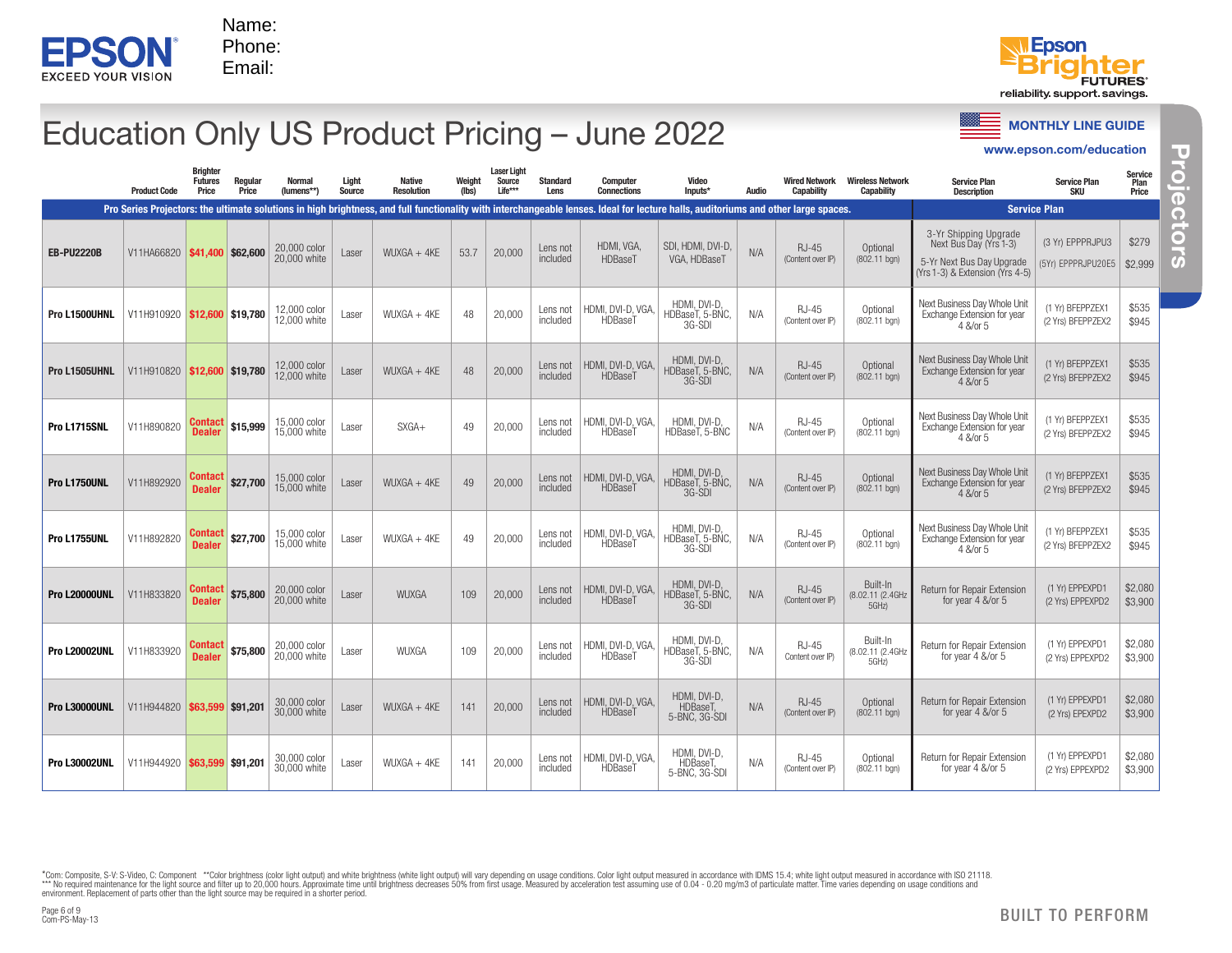



# Education Only US Product Pricing – June 2022

www.epson.com/education

| <b>Mounting Accessories</b>                                                                                                 |                                         |                      |                     |
|-----------------------------------------------------------------------------------------------------------------------------|-----------------------------------------|----------------------|---------------------|
| <b>Product Description</b>                                                                                                  | <b>Brighter</b><br><b>Futures Price</b> | <b>Regular Price</b> | <b>Product Code</b> |
| <b>Universal Projector Ceiling Mount Kit</b>                                                                                | \$76                                    | \$136                | V12H808001          |
| <b>SpeedConnect Above Tile Suspended Ceiling Kit</b>                                                                        | \$92                                    | \$121                | V12H804001          |
| <b>Suspended Ceiling Tile Replacement Kit</b>                                                                               | \$104                                   | \$136                | V12H805001          |
| SpeedConnect Suspended Ceiling Tile Replacement Kit                                                                         | \$126                                   | \$168                | V12H806001          |
| Adapter Plate for SMART UF55, 65, 70, 75 Series Mounts                                                                      | \$105                                   | \$136                | V12H870001          |
| <b>Short-Throw Wall Mount (PowerLite 520, 525W, 530, 535W,</b><br>BrightLink 536Wi)                                         | \$156                                   | \$219                | V12H706020          |
| Short-Throw Wall Mount (for L200SX/SW)                                                                                      | \$156                                   | \$156                | V12HA39010          |
| <b>Ultra-short throw wall mount</b> (for BrightLink 725Wi, 735Fi, 1480Fi, 1485Fi,<br>PowerLite 685W, 720, 725W, 750F, 800F) | \$114                                   | \$114                | V12HA06A05          |
| <b>Custom Micro-Adjustable Projector Mount</b>                                                                              | \$130                                   | \$178                | V12H809001          |
| 9-12" Adjustable Extension Column                                                                                           | \$57                                    | \$77                 | V12H810001          |
| 6" Fixed Extension Column                                                                                                   | \$19                                    | \$31                 | V12H811001          |
| 3" Fixed Extension Column                                                                                                   | \$14                                    | \$21                 | V12H812001          |
| <b>Ceiling Mount/Floor Stand (Black) (ELPMB60B) (PowerLite W75, L255F)</b>                                                  | \$147                                   | \$147                | V12H963110          |
| <b>ELPMB67 Adjustable Ceiling Mount</b>                                                                                     | \$317                                   | \$317                | V12HA54010          |
| <b>ELPFP15 Suspension Adapter for ELPMB67 Ceiling Mount</b>                                                                 | \$168                                   | \$168                | V12HA55010          |
| <b>Ceiling Mount/Floor Stand</b> (White) (ELPMB60W) (PowerLite W70, U50, L200X, L200W,<br>L250F)                            | \$110                                   | \$115                | V12H963210          |
| <b>Ceiling mount / Floor stand (ELPMB60)</b>                                                                                | \$156                                   | \$156                | V12H963010          |
| <b>Table Mount</b> (PowerLite & BrightLink 47X, 48X, 57X, 58X, 595, 600, Pro series)                                        | \$156                                   | \$219                | V12H516020          |
| <b>Motorizied Table for BrightLink interactive projectors</b>                                                               | \$2,739                                 | \$2,999              | V12H893020          |
| <b>Lighting Track Mount</b> (Black) (ELPMB61B) (PowerLite W75, L255F)                                                       | \$265                                   | \$265                | V12H964120          |
| <b>Lighting Track Mount</b> (White) (ELPMB61W) (PowerLite W70, U50, L250F)                                                  | \$265                                   | \$265                | V12H964220          |

| <b>Mounting Accessories (Continued)</b>                 |                                         |                      |                     |  |  |  |  |  |  |  |
|---------------------------------------------------------|-----------------------------------------|----------------------|---------------------|--|--|--|--|--|--|--|
| <b>Product Description</b>                              | <b>Brighter</b><br><b>Futures Price</b> | <b>Regular Price</b> | <b>Product Code</b> |  |  |  |  |  |  |  |
| <b>LightScene Floor Mount (White) (EV 100/110)</b>      | \$156                                   | \$156                | V12H888W10          |  |  |  |  |  |  |  |
| LightScene Floor Mount (Black) (EV 105/115)             | \$156                                   | \$156                | V12H888B10          |  |  |  |  |  |  |  |
| <b>LightScene Lighting Track Mount (White) (EV 100)</b> | \$149                                   | \$149                | V12H933W20          |  |  |  |  |  |  |  |
| <b>LightScene Lighting Track Mount (Black) (EV 105)</b> | \$149                                   | \$149                | V12H933B20          |  |  |  |  |  |  |  |
| <b>LightScene Lighting Track Mount (White) (EV 110)</b> | \$366                                   | \$366                | V12HA32020          |  |  |  |  |  |  |  |
| <b>LightScene Lighting Track Mount (Black) (EV 115)</b> | \$366                                   | \$366                | V12HA32120          |  |  |  |  |  |  |  |

| Projector Lenses for Pro Series (up to 20,000 lumens)                              |                                         |                  |                     |                    |                                                                                             |  |  |  |  |  |  |  |
|------------------------------------------------------------------------------------|-----------------------------------------|------------------|---------------------|--------------------|---------------------------------------------------------------------------------------------|--|--|--|--|--|--|--|
| <b>Product Description</b>                                                         | <b>Brighter</b><br><b>Futures Price</b> | Regular<br>Price | <b>Model Number</b> | <b>Part Number</b> | Throw Ratio (WUXGA / WXGA)<br>Up to 8,500 lumen projectors/<br>9 to 20,000 lumen projectors |  |  |  |  |  |  |  |
| <b>Ultra Short-Throw Lens for Pro</b><br><b>G</b> and Pro L10XX series             | \$5.699                                 | \$7,499          | ELPLX01S            | V12H004X0A         | 0.35:1                                                                                      |  |  |  |  |  |  |  |
| <b>Ultra Short-Throw Lens for</b><br>Pro G and Pro L10XX series (Lens<br>in white) | \$5.699                                 | \$7.499          | ELPLX01WS           | V12H004Y0A         | 0.35:1                                                                                      |  |  |  |  |  |  |  |
| <b>Ultra Short-Throw Lens (Lens in</b><br>black)                                   | <b>Contact</b><br><b>Dealer</b>         | \$13,999         | FI PI X02S          | V12H004X0B         | 0.35:1                                                                                      |  |  |  |  |  |  |  |
| <b>Ultra Short-Throw Lens (Lens in</b><br>white)                                   | <b>Contact</b><br><b>Dealer</b>         | \$13,999         | ELPLX02WS           | V12H004Y0B         | 0.35:1                                                                                      |  |  |  |  |  |  |  |
| <b>Short-Throw Lens #1</b>                                                         | \$2,667                                 | \$3,695          | <b>FI PI U03S</b>   | V12H004UA3         | $0.65$ to 0.78 / 0.48 to 0.57                                                               |  |  |  |  |  |  |  |
| <b>Short-Throw Lens #2</b>                                                         | \$2,424                                 | \$3,464          | FI PI U04           | V12H004U04         | 0.87 to 1.06 / 0.64 to 0.78                                                                 |  |  |  |  |  |  |  |
| <b>Wide-Throw Lens #1</b>                                                          | \$1,488                                 | \$2,214          | <b>FI PI W05</b>    | V12H004W05         | 1.04 to 1.46 / 0.76 to 1.07                                                                 |  |  |  |  |  |  |  |
| <b>Wide-Throw Lens #2</b>                                                          | \$2.344                                 | \$3.348          | ELPLW06             | V12H004W06         | 1.63 to 2.22 / 1.19 to 1.63                                                                 |  |  |  |  |  |  |  |
| <b>Wide-Throw Lens #3</b>                                                          | \$8,081                                 | \$11,219         | FI PI W08           | V12H004W08         | 1.18 to 1.66 / 0.86 to 1.21                                                                 |  |  |  |  |  |  |  |
| Middle-Throw Lens #1 for Pro<br>for Pro G and Pro L10XX series                     | \$366                                   | \$451            | FI PI M08           | V12H004M08         | 1.44 to 2.32 /<br><b>NA</b>                                                                 |  |  |  |  |  |  |  |
| <b>Middle-Throw Lens #2</b>                                                        | \$1.137                                 | \$1.693          | FI PI M15           | V12H004M0F         | 2.16 to 3.48 / 1.58 to 2.56                                                                 |  |  |  |  |  |  |  |
| Middle-Throw Lens #3                                                               | \$1,474                                 | \$2,193          | FI PI M10           | V12H004M0A         | 3.33 to 5.06 / 2.43 to 3.71                                                                 |  |  |  |  |  |  |  |
| <b>Middle-Throw Lens #4</b>                                                        | \$1,474                                 | \$2,193          | <b>FI PI M11</b>    | V12H004M0B         | 4.86 to 7.39 / 3.54 to 5.41                                                                 |  |  |  |  |  |  |  |
| <b>Long-Throw Lens</b>                                                             | \$2,344                                 | \$3,348          | FI PI I 08          | V12H004L08         | 7.22 to 10.12 / 5.28 to 7.42                                                                |  |  |  |  |  |  |  |

BUILT TO PERFORM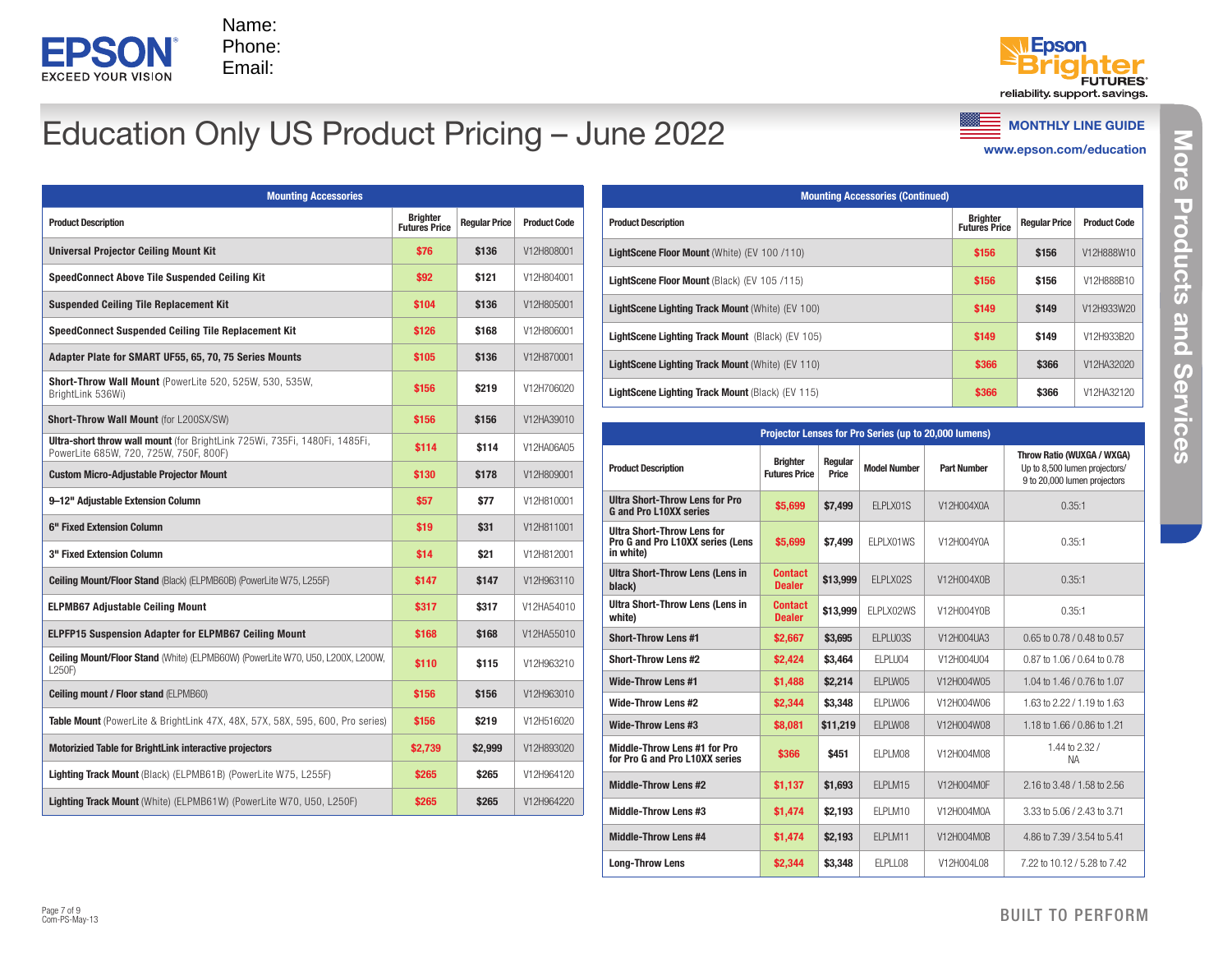



# Education Only US Product Pricing – June 2022

www.epson.com/education

| <b>Other Accessories</b>                                                                                       |                                  |                      |                    |
|----------------------------------------------------------------------------------------------------------------|----------------------------------|----------------------|--------------------|
| <b>Product Description</b>                                                                                     | <b>Brighter Futures</b><br>Price | <b>Regular Price</b> | <b>Part Number</b> |
| Wireless LAN Module for models where used, see individual spec sheets<br>(ELPAP10)                             | \$120                            | \$120                | V12H731P02         |
| <b>Wireless LAN Module (ELPAP11)</b>                                                                           | \$120                            | \$120                | V12H005A02         |
| Replacement BrightLink Pen Tips A & B                                                                          | \$11                             | \$11                 | V12H668010         |
| <b>BrightLink GoBoard Collaborative Software (1-year license)</b>                                              | \$119                            | \$169                | V12H006AA0         |
| BrightLink Interactive Pen A Orange (BrightLink 436Wi/536Wi, BrightLink<br>470W/480W, 500/600/700/1400 series) | \$39                             | \$39                 | V12H773010         |
| BrightLink Interactive Pen B Blue (BrightLink 436Wi/536Wi, BrightLink<br>470W/480W, 500/600/700/1400 series)   | \$39                             | \$39                 | V12H774010         |
| <b>Replacement Pen Tips (hard/teflon)</b>                                                                      | \$17                             | \$17                 | V12H775010         |
| Replacement Pen Tips (soft/felt)                                                                               | \$17                             | \$17                 | V12H776010         |
| Soft Carrving Case (PowerLite 520, 530, 535W)                                                                  | \$30                             | \$30                 | V12H001K66         |
| Soft Carrying Case (Pro EX9240, PowerLite 1288, 2142W, 2247U, 992F,<br>118, 119W, 982W, W49, X49, E20)         | \$25                             | \$25                 | V12H001K70         |
| On Wall Cable Management Kit for BrightLink and UST projectors                                                 | \$84.99                          | \$99.99              | FI PCK01           |
| <b>USB Booster Cable (BrightLink)</b>                                                                          | \$29.99                          | \$29.99              | V12H525001         |
| Passive 3D Glasses for adults (ELPGS02A)                                                                       | \$15                             | \$15                 | V12H541A20         |
| Passive 3D Glasses for children (ELPGS02B)                                                                     | \$15                             | \$15                 | V12H541B20         |
| HDBaseT Transmitter/Control Pad (ELPHD02)                                                                      | \$299                            | \$299                | V12H007A14         |
| <b>HDBaseT Transmitter (ELPHD01)</b>                                                                           | \$379                            | \$539                | V12H547020         |
| Interactive Touch Module (for BrightLink 725Wi, 735Fi, 1480Fi)                                                 | \$199                            | \$199                | V12H007A23         |
| <b>Finger Touch Bracket</b>                                                                                    | \$49                             | \$49                 | V12HA05A09         |
| PixAlian Camera (ELPEC01)                                                                                      | \$461                            | \$485                | V12HA46010         |

| Additional Classroom / Conference Room Solutions: Powerful audio and visual technologies which enhance instruction and engage all leamers. |                                  |                      |                                                          |                    |  |  |  |  |  |
|--------------------------------------------------------------------------------------------------------------------------------------------|----------------------------------|----------------------|----------------------------------------------------------|--------------------|--|--|--|--|--|
| <b>Product Description</b>                                                                                                                 | <b>Brighter Futures</b><br>Price | <b>Regular Price</b> | <b>Optional Accesories</b>                               | <b>Part Number</b> |  |  |  |  |  |
| <b>PowerLite Pilot 3 Connection and Control Box</b>                                                                                        | \$199                            | \$249                |                                                          | V12H927020         |  |  |  |  |  |
| Document Camera (DC-07)                                                                                                                    | \$179                            | \$199                |                                                          | V12H759020         |  |  |  |  |  |
| <b>Document Camera (DC-13)</b>                                                                                                             | \$449                            | \$499                |                                                          | V12H757020         |  |  |  |  |  |
| Document Camera (DC-21)                                                                                                                    | \$499                            | \$579                |                                                          | V12H758020         |  |  |  |  |  |
| PixiePlus <sup>™</sup> Projector Controller (ELPSP10)                                                                                      | \$209                            | \$299                | <b>ELPSP12 Programming Wand</b><br>(PXE-PGM Tool): \$144 |                    |  |  |  |  |  |
| <b>Active Wall Speakers</b>                                                                                                                | \$129                            | \$189                |                                                          | V12H467020         |  |  |  |  |  |
| 100" whiteboard for projection and dry-erase<br>(16:10) (for BrightLink 725Wi)                                                             | \$727                            | \$809                |                                                          | V12H831000         |  |  |  |  |  |
| 100" whiteboard for projection and dry-erase<br>(16:9) (for BrightLink 735Fi, 1480Fi, 1485Fi)                                              | \$727                            | \$809                |                                                          | V12H006A02         |  |  |  |  |  |
| DaLite 100" IDEA Screen (16:10) Whiteboard                                                                                                 | \$1,499                          | \$1,649              |                                                          | V12H831001         |  |  |  |  |  |